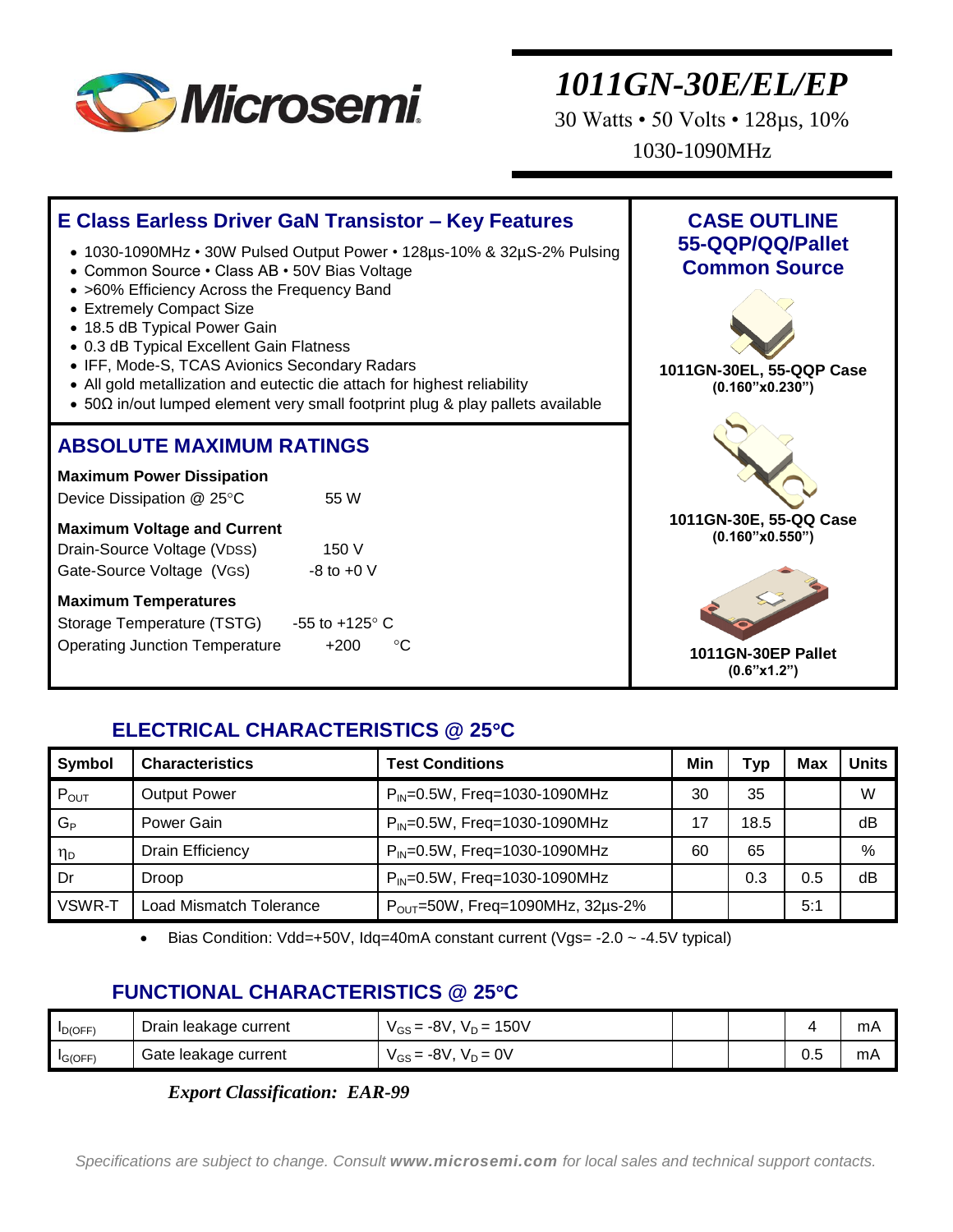

30 Watts • 50 Volts • 128µs, 10% 1030-1090MHz

### **TYPICAL PERFORMACE DATA UNDER 128µS, 10% Duty Cycle**

| <b>Frequency</b> | $P_{IN}$<br>(W) | $P_{OUT}$<br>(W) | <b>ID</b><br>(A) | n <sub>D</sub><br>(%) | Gain<br>(dB) | <b>IRL</b><br>(dB) | <b>Power Droop</b><br>(dB) |
|------------------|-----------------|------------------|------------------|-----------------------|--------------|--------------------|----------------------------|
| 1030 MHz         | 0.5             | 40.7             | 0.151            | 70                    | 19.1         | $-10.2$            | 0.3                        |
| 1090 MHz         | 0.5             | 39.0             | 0.150            | 68                    | 18.9         | $-11.0$            | 0.2                        |



### **TYPICAL PERFORMACE DATA UNDER 32µS, 2% Duty Cycle**

| <b>Frequency</b> | $P_{IN}$<br>(W) | $P_{OUT}$<br>(W) | <u>ID</u><br>(A) | η <sub>D</sub><br>$(\%)$ | Gain<br>(dB) | <b>IRL</b><br>(dB) | <b>Power Droop</b><br>(dB) |
|------------------|-----------------|------------------|------------------|--------------------------|--------------|--------------------|----------------------------|
| 1030 MHz         | 0.5             | 41.5             | .032             | 68                       | 19.0         | $-10.0$            | 0.2                        |
| 1090 MHz         | 0.5             | 39.5             | .032             | 65                       | 18.9         | $-10.2$            | 0.2                        |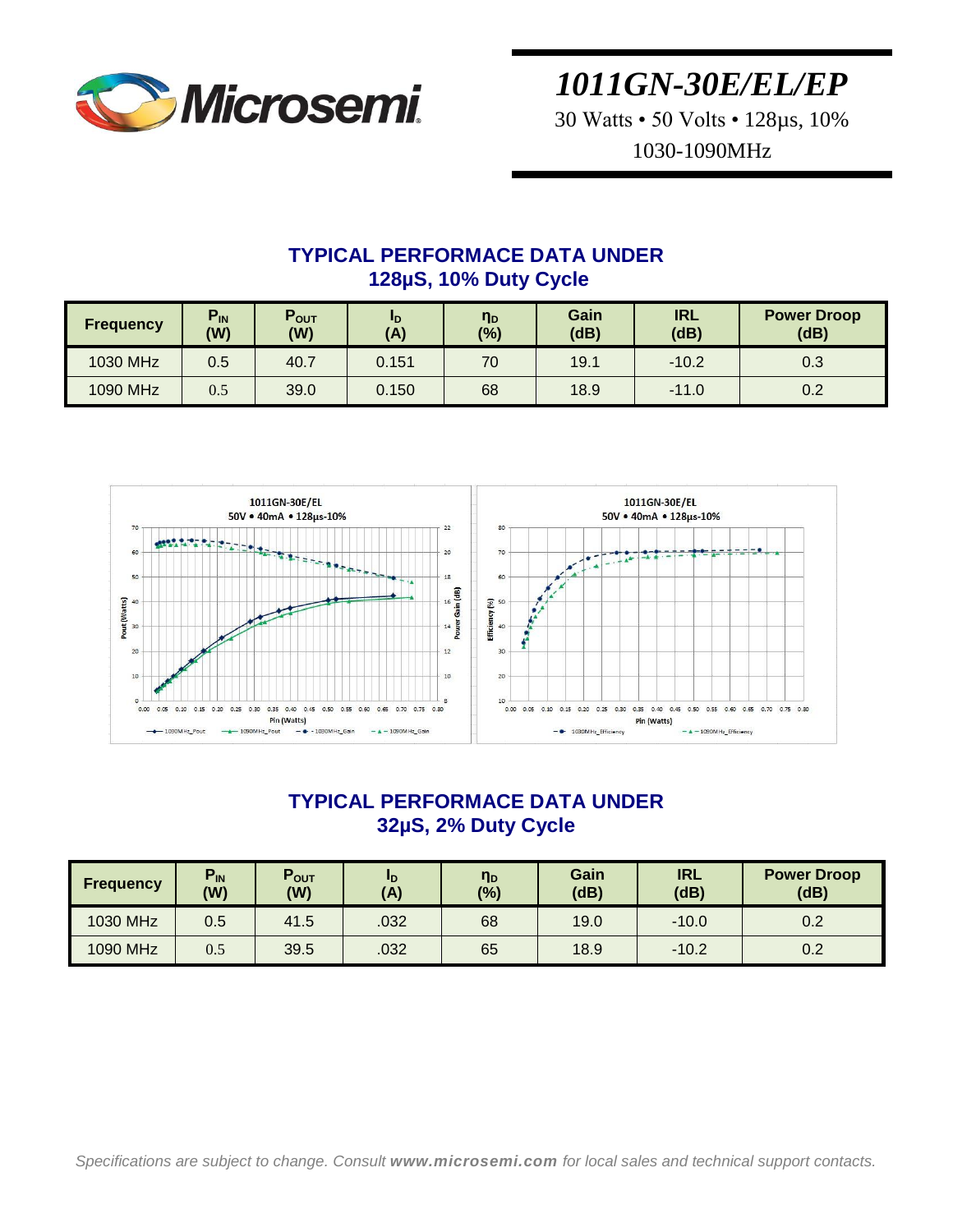

30 Watts • 50 Volts • 128µs, 10% 1030-1090MHz

## **Test Fixture Overall Dimension**



(Dimensions shown are in inches)

## **Test Fixture available upon request**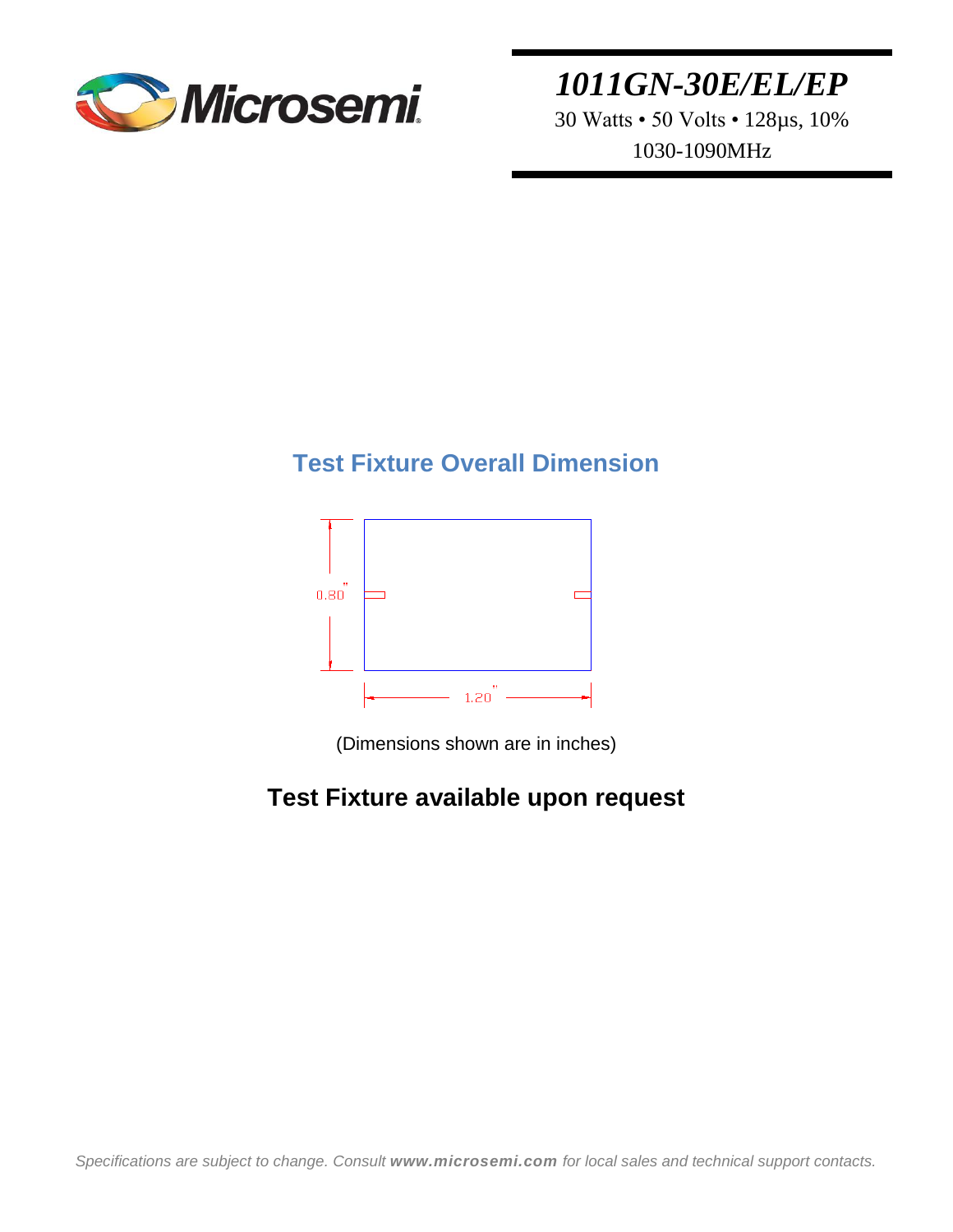

30 Watts • 50 Volts • 128µs, 10% 1030-1090MHz

### **55-QQP PACKAGE DIMENSION**



| <b>Dim</b> | <b>Millimeter</b> | Tol         | <b>Inches</b> | Tol         |
|------------|-------------------|-------------|---------------|-------------|
| А          | 5.84              | .25         | .230          | .010        |
| в          | 4.06              | .25         | .160          | .010        |
| с          | 3.17              | .05         | .125          | .002        |
| D          | 1.27              | .13         | .050          | .005        |
| E          | 1.02              | .13         | .040          | .005        |
| F          | 1.57              | .13         | .062          | .005        |
| G          | .130              | .02         | .005          | .001        |
| н          | 8.12              | .25         | .320          | .010        |
|            | $45^{\circ}$      | $5^{\circ}$ | $45^{\circ}$  | $5^{\circ}$ |
|            | 5.08              | .25         | .200          | .010        |
| κ          | 1.40              | .13         | .055          | .005        |

PIN1: DRAIN **PIN 2: SOURCE** PIN 3: GATE

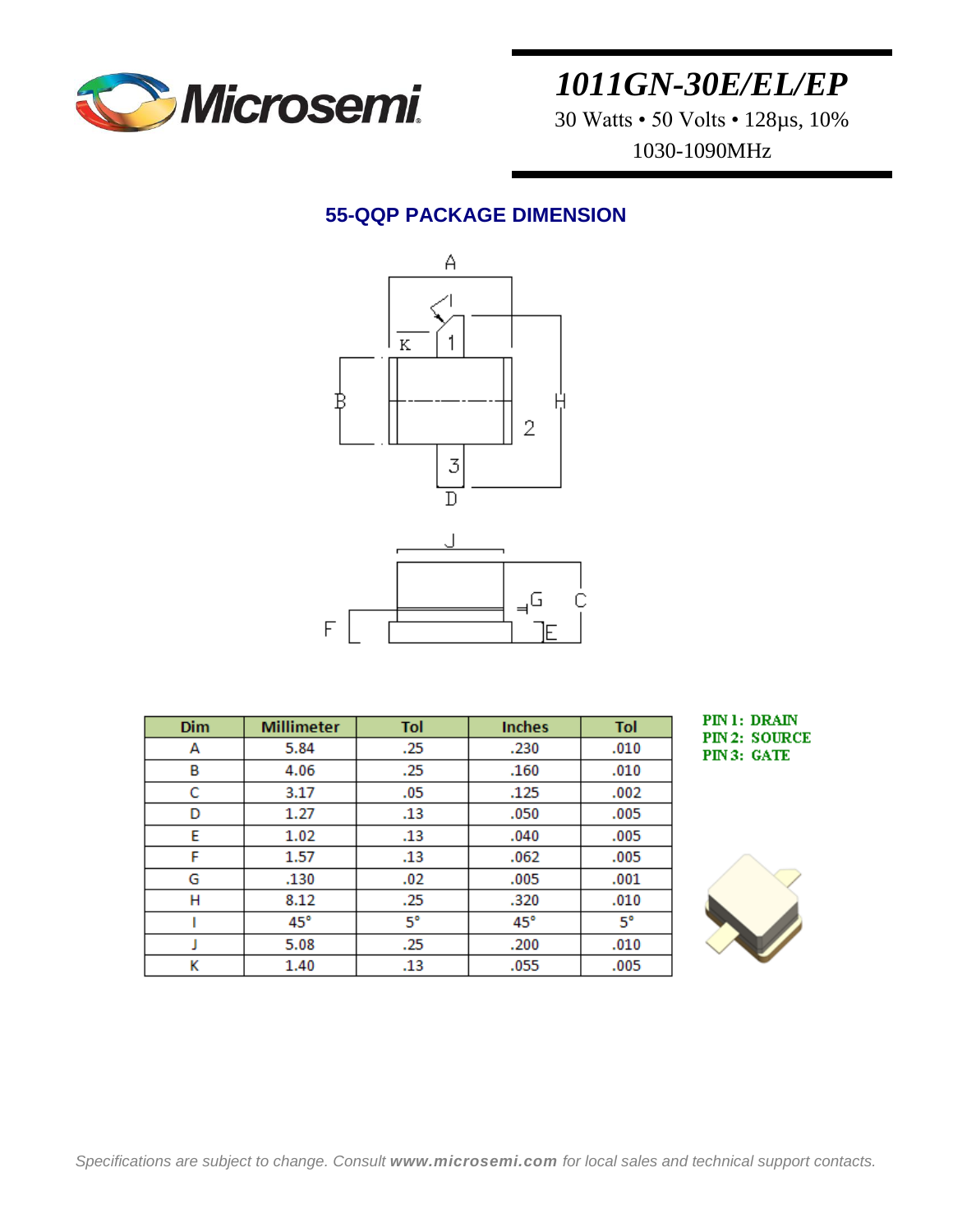

30 Watts • 50 Volts • 128µs, 10% 1030-1090MHz

### **55-QQ PACKAGE DIMENSION**



| Dim | <b>Millimeter</b> | Tol   | <b>Inches</b> | Tol         |
|-----|-------------------|-------|---------------|-------------|
| А   | 13.970            | 0.250 | 0.550         | 0.010       |
| в   | 4.570             | 0.250 | 0.160         | 0.010       |
| с   | 3.860             | 0.330 | 0.152         | 0.013       |
| D   | 1.270             | 0.130 | 0.050         | 0.005       |
| E   | 1.020             | 0.130 | 0.040         | 0.005       |
| F   | 1.700             | 0.130 | 0.067         | 0.005       |
| G   | 0.130             | 0.025 | 0.005         | 0.001       |
| н   | 8.130             | 0.250 | 0.320         | 0.010       |
|     | $45^{\circ}$      | 5°    | $45^{\circ}$  | $5^{\circ}$ |
| 1   | 5.080             | 0.250 | 0.200         | 0.010       |
| κ   | 2.54 DIA          | 0.130 | .100 DIA      | 0.005       |
|     | 1.270             | 0.130 | 0.050         | 0.005       |
| м   | 9.530             | 0.130 | 0.375         | 0.005       |

PIN 1: DRAIN **PIN 2: SOURCE** PIN 3: GATE

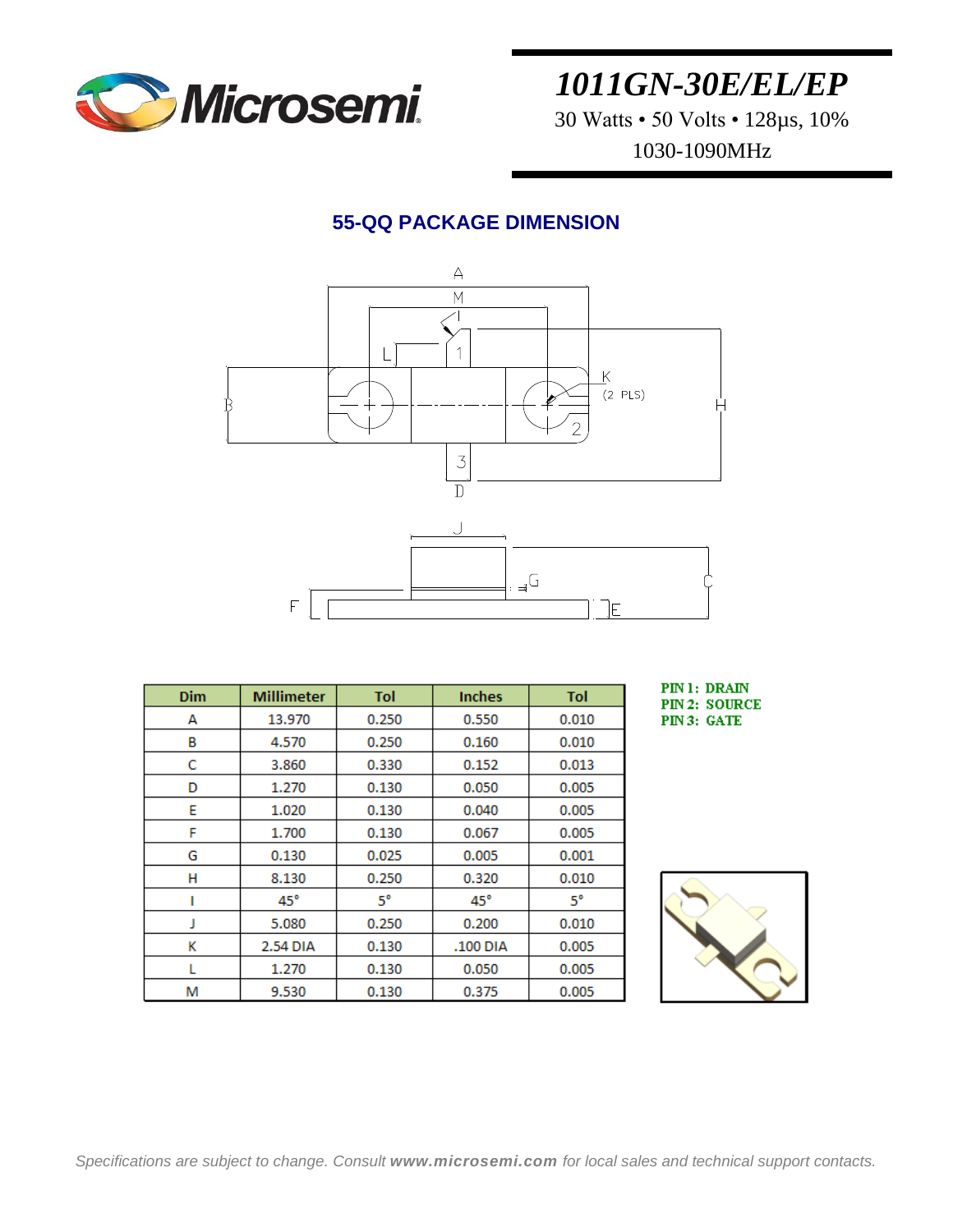

30 Watts • 50 Volts • 128µs, 10% 1030-1090MHz

### **1011GN-30EP OVERALL PALLET DIMENSION**



Dimensions: Length=1.2" X Width=0.6"x Height=0.150"